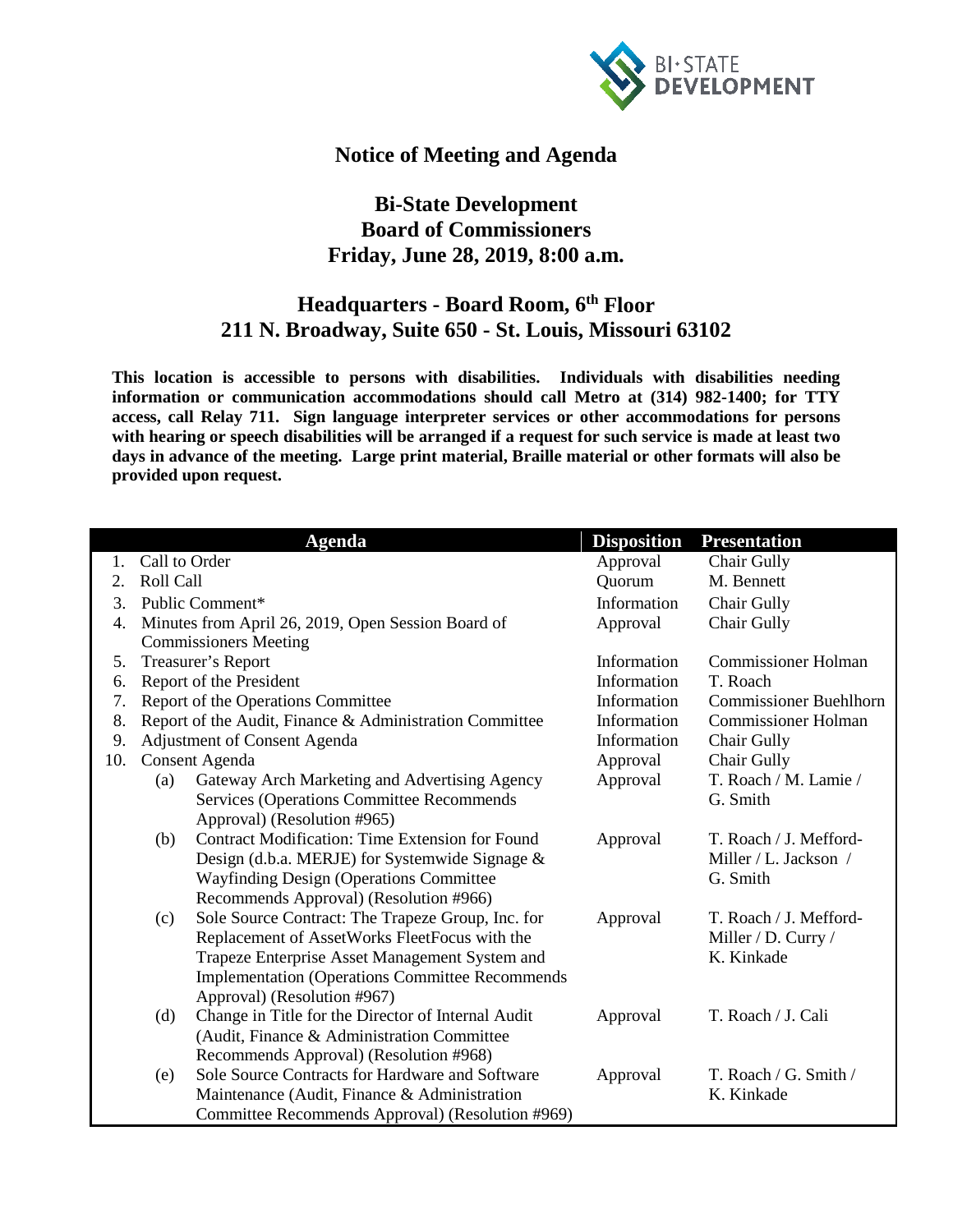|     |          | <b>Agenda</b>                                                                                               | <b>Disposition</b> | <b>Presentation</b>            |
|-----|----------|-------------------------------------------------------------------------------------------------------------|--------------------|--------------------------------|
|     | (f)      | Contract Award - Voluntary Employee Benefit                                                                 | Approval           | T. Roach / D. Toben            |
|     |          | Insurance Program (Audit, Finance & Administration                                                          |                    |                                |
|     |          | Committee Recommends Approval) (Resolution #970)                                                            |                    |                                |
|     | (g)      | 25th Amendment to the Pension Plan for Salaried                                                             | Approval           | T. Roach / C. Stewart          |
|     |          | Employees of the Bi-State Development Agency of                                                             |                    |                                |
|     |          | Missouri-Illinois Metropolitan District (Audit, Finance                                                     |                    |                                |
|     |          | & Administration Committee Recommends Approval)                                                             |                    |                                |
|     |          | (Resolution #971)                                                                                           |                    |                                |
| 11. |          | Revisions to Board Policy, Section 30.050, Financial Reporting                                              | Approval           | T. Roach / M. Vago             |
|     |          | $-$ Monthly (Audit, Finance & Administration Committee                                                      |                    |                                |
|     |          | Recommends Approval, with revisions) (Resolution #972)                                                      |                    |                                |
| 12. |          | Bi-State Development Operating and Capital Budget FY 2020                                                   | Approval           | T. Roach / M. Vago /           |
|     |          | $-2022$ (Audit, Finance & Administration Committee<br>Recommends Approval) (Resolution #973)                |                    | T. Fulbright /<br>L. Rusbarsky |
|     |          | (Included with the adoption of the budget is the authorization                                              |                    |                                |
|     |          | and approval of grant resolutions and agreements, noted as                                                  |                    |                                |
|     |          | Resolution #974 – Resolution #980)                                                                          |                    |                                |
| 13. |          | Revision to Board Policies – Section 10.070 – Public Meetings                                               | Approval           | T. Roach / B. Enneking         |
|     |          | (Resolution #981)                                                                                           |                    |                                |
| 14. |          | Recommendation of Nominating Committee for Slate of                                                         | Approval           | <b>Chair Gully</b>             |
|     |          | Officers for Board of Commissioners for 2019-2020                                                           |                    |                                |
| 15. |          | <b>Metro Transit Operations Report</b>                                                                      | Information        | J. Mefford-Miller              |
| 16. |          | Metro ReImagined Final Update                                                                               | Information        | J. Mefford-Miller              |
| 17. |          | <b>Bi-State Safety Oversight Update</b>                                                                     | Information        | J Mefford-Miller /             |
|     |          |                                                                                                             |                    | A. Ghiassi                     |
| 18. |          | <b>Credit Rating Agencies</b>                                                                               | Information        | M. Vago / T. Fulbright         |
| 19. |          | Quarterly Financial Statements - Third Quarter Ending March                                                 | Information        | M. Vago                        |
|     | 31, 2019 |                                                                                                             |                    |                                |
| 20. | 2019     | Performance Indicators - Third Quarter Ending March 31,                                                     | Information        | M. Vago                        |
| 21. |          | Quarterly Procurement Report - Third Quarter Fiscal Year                                                    | Information        | G. Smith                       |
|     | 2019     |                                                                                                             |                    |                                |
| 22. |          | <b>Unscheduled Business</b>                                                                                 | Information        | T. Roach                       |
| 23. |          | Call of Dates for Future Committee Meetings                                                                 | Approval           | M. Bennett                     |
| 24. |          | Adjournment to Executive Session:                                                                           | Approval           | <b>Chair Gully</b>             |
|     |          |                                                                                                             |                    |                                |
|     |          | If such action is approved by a majority vote of The                                                        |                    |                                |
|     |          | Bi-State Development Agency's Board of Commissioners                                                        |                    |                                |
|     |          | who constitute a quorum, the Board may go into closed                                                       |                    |                                |
|     |          | session to discuss legal, confidential, or privileged                                                       |                    |                                |
|     |          | matters pursuant to Bi-State Development Board Policy                                                       |                    |                                |
|     |          | Chapter 10, Section 10.080 (D) Closed Records: Legal                                                        |                    |                                |
|     |          | under $$10.080(D)(1)$ ; Real Estate under $$10.080(D)(2)$ ;                                                 |                    |                                |
|     |          | Personnel under $$10.080(D)(3);$ Health Proceedings                                                         |                    |                                |
|     |          | under $$10.080(D)(4);$ Employee Negotiations under                                                          |                    |                                |
|     |          | $$10.080(D)(5);$ Data Processing under $$10.080(D)(6);$                                                     |                    |                                |
|     |          | Purchasing and Contracts under $$10.080(D)(7);$                                                             |                    |                                |
|     |          | Proprietary Interest under $$10.080(D)(8);$ Hotlines<br>under §10.080(D)(9); Auditors under §10.080(D)(10); |                    |                                |
|     |          | Security under $$10.080(D)(11)$ ; Computers under                                                           |                    |                                |
|     |          | $$10.080(D)(12);$ Personal Access Codes under                                                               |                    |                                |
|     |          | $$10.080(D)(13)$; Personal Information under$                                                               |                    |                                |